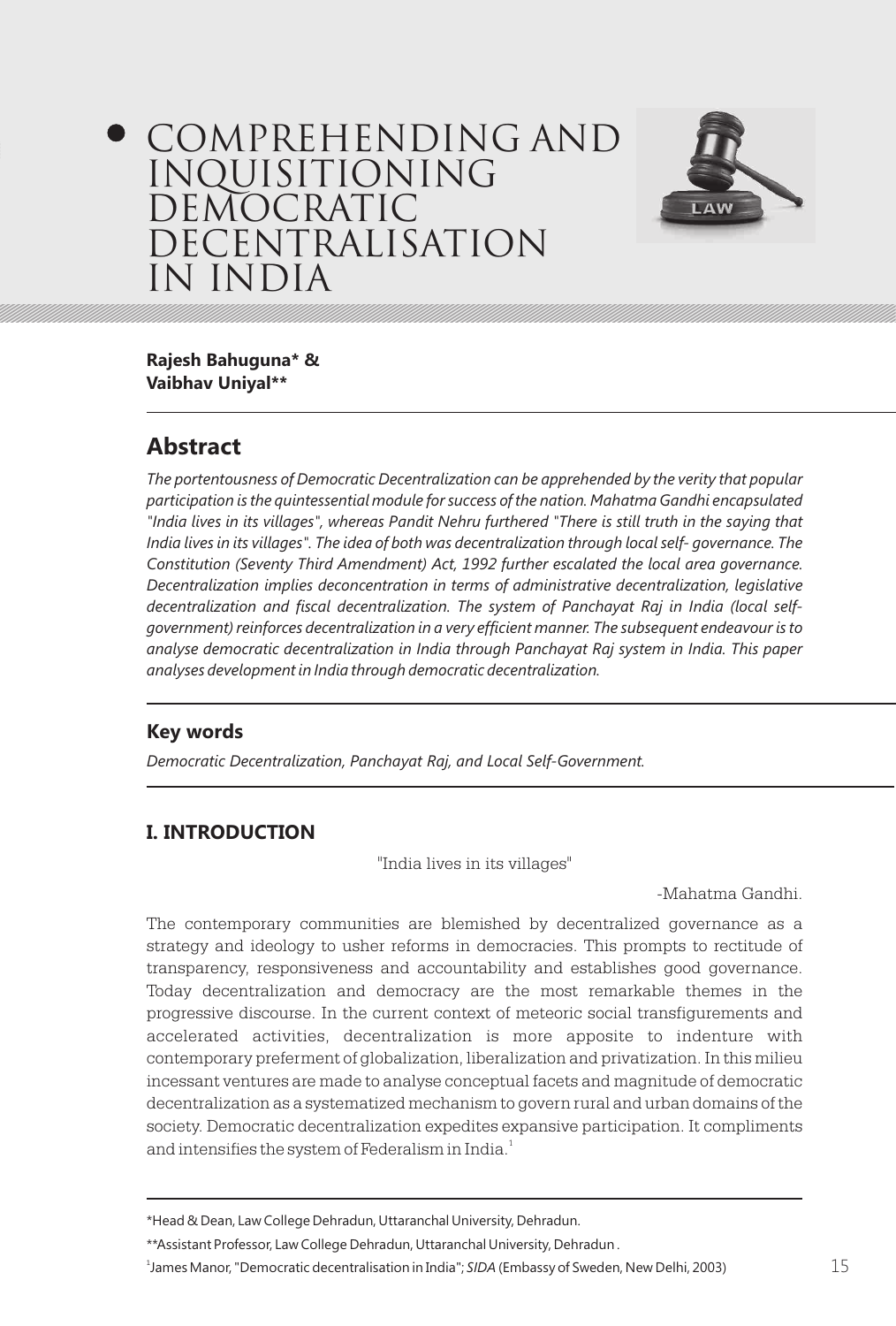#### **II. DEMOCRATIC DECENTRALISATION**

Popular participation in the policy process and in local politics proliferates invariably. Increased people partake, more frequently by the schemes of campaigning, contacting bureaucrats and elected representatives, protesting, petitioning, etc. Civil community is invigorated and people chain voluntary associations which grow increasingly vigorous and numerous, thereby, strengthening "political and civic pluralism". Democratic decentralisation augments the transparency of government, and circulation of information. Information progresses from government to citizens efficaciously because elected representatives are advantageous to bureaucrats at elucidating government policies to their constituents.<sup>2</sup>

Democratic decentralisation has a propensity to augment accountability. Democratic decentralisation makes the government more compliant. The briskness and volumes of ripostes (actions, projects) from government proliferates. Democracy is reckoned to be unsurpassed form of government since it establishes liberty of thought, expression, belief, faith and worship, equality of status and opportunity, fraternity and decisively the right to participate in political decision-making. Participation and charge of governance by the people of the country is the quintessence of democracy. Such participation is viable when the capacity of the state is decentralized to the district, block and village levels.<sup>3</sup> People can sit in conjunction and deliberate about their plights and propose solutions. Decentralization implies conveying of planning, decision-making or administrative authority from the central government to local administrative units, semi-autonomous organizations or local governments. Under decentralization authority is distributed to smaller administrative units. The expression 'democratic decentralization' is divergent from 'administrative decentralization'. Democratic decentralization affiliates people with government at national, regional and local levels. Democratic decentralization is people's right to pioneer their own projects for local wellbeing and the power to execute and manoeuvre them autonomously. Administrative decentralization initiated from the desire for effectiveness in terms of operation and rapidity of administrative personnel, particularly at the lower levels. Administrative decentralization is hence the right to freedom of realizing projects. Decentralization is adjudged as an imperative for social, economic and political advancement.<sup>4</sup> Participatory progress has transpired as an alternative over the past two decades resulting from the condemnation of the dominant model for development. Development is a phenomenon of progress towards amelioration. New perspective of growth accentuate that along with economic development, increase in the quality of life of individuals, families and society should also be ascertained. Development can be prolonged if distinctive attempts are made to encompass the deprived sections of the society in the process by taking into account their special needs in a coherent manner. It can reduce inequalities and bridge the ever-widening gap between the rich and the

#### 2 *Ibid.*

<sup>&</sup>lt;sup>3</sup>Craig Johnson, "Decentralisation in India: Poverty, Politics and Panchayati Raj"; Department of Political Science University of Guelph, Ontario Overseas Development Institute, 111 Westminster Bridge Road London SE1 7JD UK.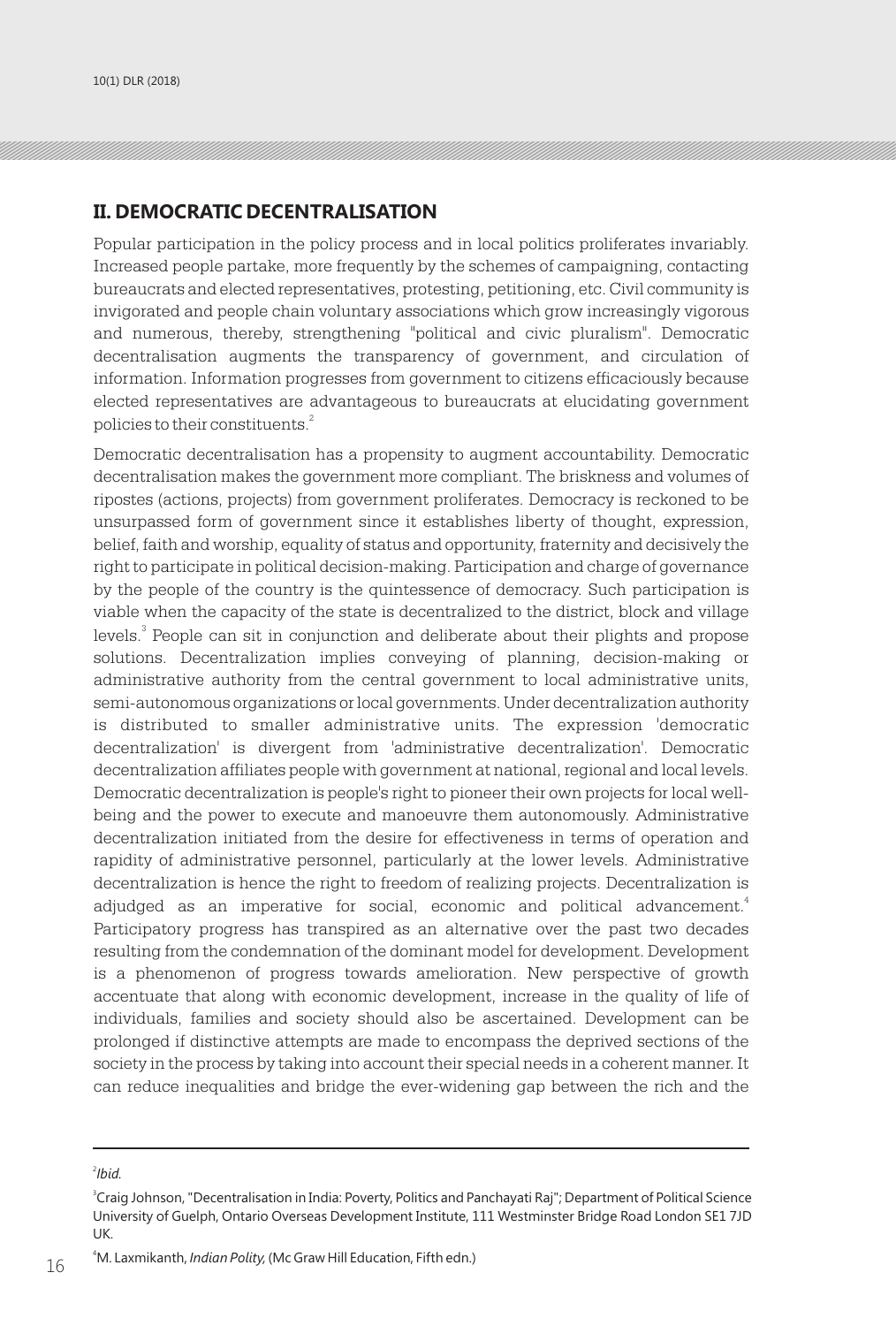

poor.<sup>5</sup> Participatory development mandates creation of pressure from the grass-roots which capacitate them to participate vigorously in making strategies, execution and monitoring and more equitable dispensation of resources. Decentralization should be viewed as a postulation of advancement, which insists on a variety of institutions for emancipating and encouraging the marginalized and the poor. It is presumed to work for creation of an administrative space where the requirements of the impoverished can be conveyed. Through Decentralization democracy becomes truly representative and 6 responsive.

Decentralization drives to the emancipation of the local people. Decentralized governance seeks local resourcefulness and practices by incorporating grass roots organizations. Representative democracy and participatory democracy both become possible through decentralized governance. Another significant feature of decentralized governance is interactive policy making. Interactive policy is a process where government and non-governmental sectors such as private sector, non-governmental organizations, grass roots organizations and pressure groups all engage in decisionmaking to influence issues and recommend alternatives.<sup>7</sup>

Decentralized governance enables impoverished people to partake in politics, which is a requisite for buoyant execution of antipoverty programmes. In India the institution through which all this is possible is the Panchayat. The Panchayat is an ancient institution and has been part of the Indian tradition. The seventy-third and seventy fourth constitutional amendments in India have sought to create a new tier in country's governance structure by giving constitutional sanction to Panchayats and urban local bodies. The amendments provide a long list of functions to be devolved on the local self governments, both urban and rural. These amendments have institutionalized peoples' participation through gram Sabha and ward committees.<sup>8</sup>

### **III. GANDHIAN PRINCIPLE OF DEVELOPMENT IN INDIA**

Shri M.K. Gandhi was a staunch supporter of village swaraj in India. It was his valiant efforts that ultimately led to the proposal of separate provisions for the grass roots in the Constitution of India at the very first instance in the first place. An ardent believer of "India lives in its villages", he gave an entirely new but best concept of development for the nation. According to Gandhiji, ideal society is a Stateless democracy, the state of enlightened anarchy where social life has become so perfect that it is self regulated. "In the ideal state, there is no political power because there is no State." Gandhiji believed that perfect realization of an ideal is impossible. However "the ideal is like Euclid's line that is one without breadth but no one has so far been able to draw it and never will. All the same it is only by keeping the ideal line in mind that we have made progress in geometry." In the political field he gave us Village Swaraj nearing the conception of his ideal of Stateless Democracy. He considers that Government best which governs the least.

According to the communist philosophy, the final phase is the "withering away of the

<sup>5</sup> *Supra* note 3.

<sup>6</sup> B.L.Fadia and Kuldeep Fadia, *Indian Government and Politics*(Sahitya Bhawan, Agra) 7 *Ibid.*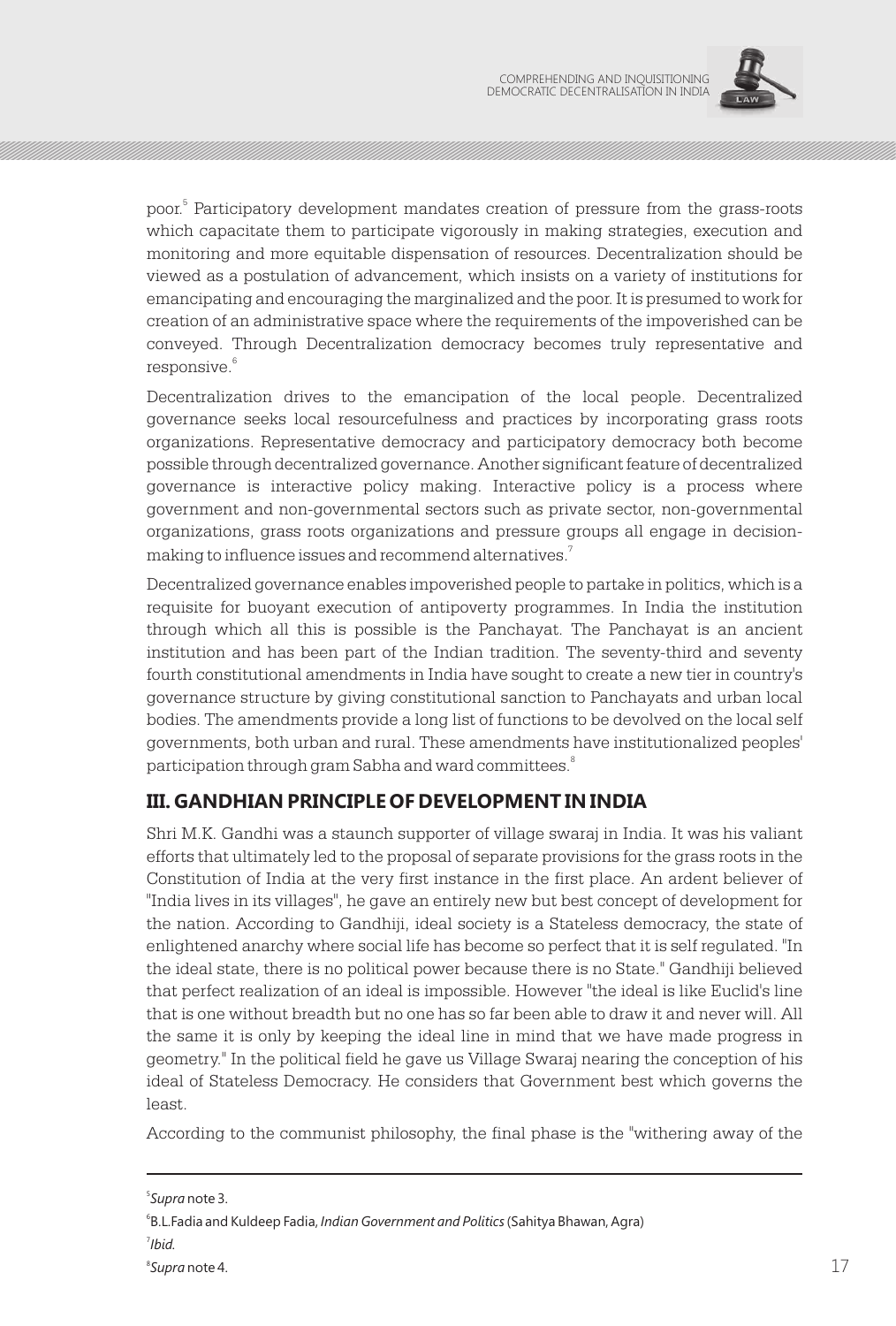$10(1)$  DLR (2018)  $\,$ 

State". But in the totalitarian State of Russia there is concentration of all power in the State. It is difficult to believe that at any time the State there will wither away. Mahatma Gandhi being a practical idealist, realized the practical usefulness of the ideal of Stateless Democracy, and presented Village Swaraj which is not the "withering away of the State" but "scattering of the State". Thus, Village Swaraj is the ideal given expression to on a realizable plane unlike the distant goal of the "withering away of the State".

Gandhiji wanted true democracy to function in India. He, therefore, observed: "True democracy cannot be worked by twenty men sitting at the centre. It has to be worked from below by the people of every village." In Village Swaraj, the village being the decentralized small political unit endowed with fullest powers, every individual will have a direct voice in the government. The individual is the architect of his own government. The government of the Village Swaraj will be conducted by a Panchayat of five persons annually elected by adult villagers possessing minimum prescribed qualifications. It will have all the authority and jurisdiction. The Panchayat will be the legislature, judiciary and executive rolled into one as there will be no system of punishment in it. In such a system of government there will be citizens who are selfcontrolled, not authority-controlled; endowed with initiative and highly developed sense of civic responsibility in place of those who look to government for all things. Real Democracy, i.e. Swaraj works for the full freedom and growth of the individual who is the ultimate motive power of a real political system. Village Swaraj as conceived by Gandhiji is thus a genuine and virile democracy which offers a potent cure for many of the political ills that mark the present political systems. Such a pattern of decentralized genuine democracy will have a message for the whole of humanity.

To Gandhiji political power was not an end in itself, but one of the means for enabling people to better their condition in every sphere of life. He, therefore, observed in his famous "Last Will and Testament" that though India has attained political independence, she "has still to attain social, moral and economic independence, in terms of seven hundred thousand villages as distinguished from the cities and towns." It embodied a picture and a programme of Village Swaraj that is Panchayat Raj which in other terms is a non-violent selfsufficient, economic unit with fullest political power. The Village Swaraj as conceived by Gandhiji is man-centred unlike the Western economy which is wealth-centred. The former is the life economy the latter is the death economy.

Laying down the duties of the village worker who naturally occupies the pivotal position in the planning of Village Swaraj of Gandhiji's conception, he says that the village worker will organize the villages so as to make them self-contained and self-supporting through agriculture and handicrafts, will educate the village folk in sanitation and hygiene and will take all measures to prevent ill health and disease among them and will organize the education of the village folk from birth to death along the lines of Nai Talim.

### **IV. PANCHAYAT RAJ SYSTEM IN INDIA**

The momentousness of the Panchayat Raj system in India can be comprehended from its inception per se. Infused as a system of five members working as a judicial body, the system today is now completely modified. Panchayati Raj system in India is a system of local area governance. Panchayati Raj is a system of governance in which Gram Panchayats are the basic units of administration. Mahatma Gandhi advocated Panchayati Raj, a decentralised form of government. It is the oldest system of local self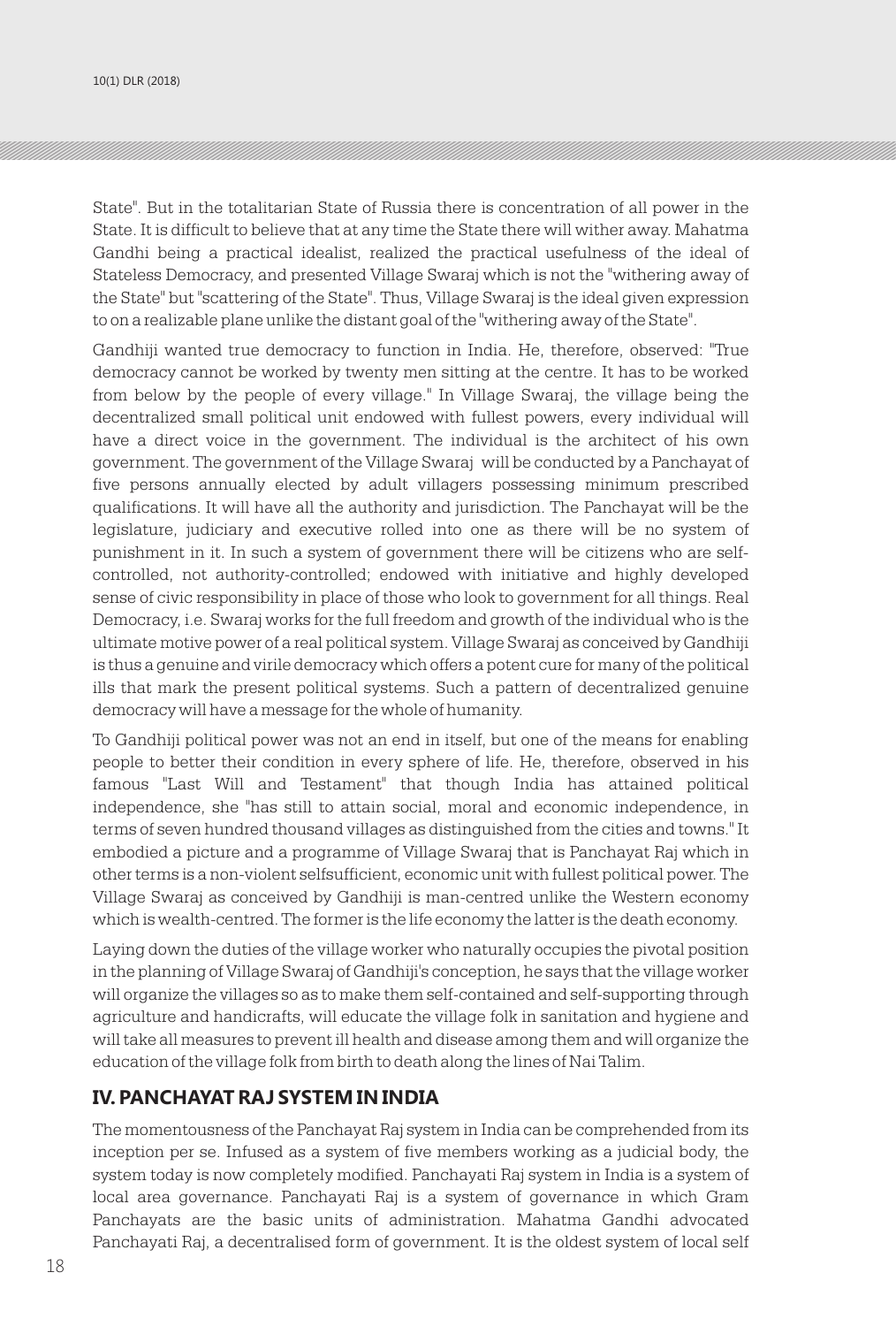

government in the Indian sub continent.<sup>9</sup> This system was adopted by State governments during the 1950s and 60s as laws were passed to establish Panchayats in various States. It also found backing in the Indian Constitution with the 73rd Amendment in 1992 to accommodate the idea. Currently, the Panchayati Raj system exists in all the States except Nagaland, Meghalaya and Mizoram and in all Union Territories except Delhi.<sup>10</sup>

The Panchayat Raj system comprises of three constituents often called the three tiers of the system i.e.:

- i. Village level: Village is the fundamental constituent of Panchayat Raj institutions. It is basically a revenue component. The unit of local government here is known as village Panchayat. In the structure of Panchayati Raj, the village Panchayat is the smallest unit.
- ii. Block level: Block or Union is the second or intermediate level of local self government in rural India. In Andhra Pradesh it is known as Mandal Parishad, in Assam it is known as Anchalik Panchayat, in Bihar, Jharkhand, Haryana, Himachal Pradesh, Tripura, West Bengal, Maharashtra, Orissa, Punjab and Rajasthan it is known as Panchayati Samiti and so on.
- iii. District level: Besides the state of Jammu and Kashmir, the District/Zila Panchayat constitutes the apex body of the three-tier structure of the Panchayat Raj system. The Panchayat at the district level is called Zila parishad in most of the states.

### **V. CONCLUSION**

Today decentralisation and democracy are the most remarkable themes in the development discourse. Decentralisation means transfer of planning, decision-making or administrative authority from the central government to its field agencies. Democratic decentralization is an extension of the democratic principle which aims at widening the area of the people's participation, authority and autonomy through devolution of powers.<sup>11</sup> Democratic decentralisation is a global phenomenon. In India 73rd and 74th Constitutional Amendment Acts have widened the scope of democratic decentralisation both in rural and urban areas. These Acts have institutionalized people's participation through gram sabhas and ward committees. A note worthy feature of these amendments is an emergence of a new generation leadership at the local level from women and marginalized sections of the society.<sup>12</sup> The Amendments have contributed to bring substantive democracy at local level. 'Democratic decentralization' is an extension of the democratic principle aims at widening the area of the people's participation, authority and autonomy through dispersion or devolution of powers to people's representative organizations from the top levels to the lowest levels in

<sup>9</sup>N.D. Arora, *Political science for Civil services Main Examination* (Tata McGraw Hill Education Private Limited, New Delhi)

<sup>&</sup>lt;sup>10</sup> S.R. Myneni, *Political Science for Law Students* (Allahabad Law Agency, Faridabad)

<sup>&</sup>lt;sup>11</sup>D.D. Basu, *Introduction to the Constitution of India* (Lexis Nexis, 21st edn.)

<sup>12</sup>*Supra* note 8.